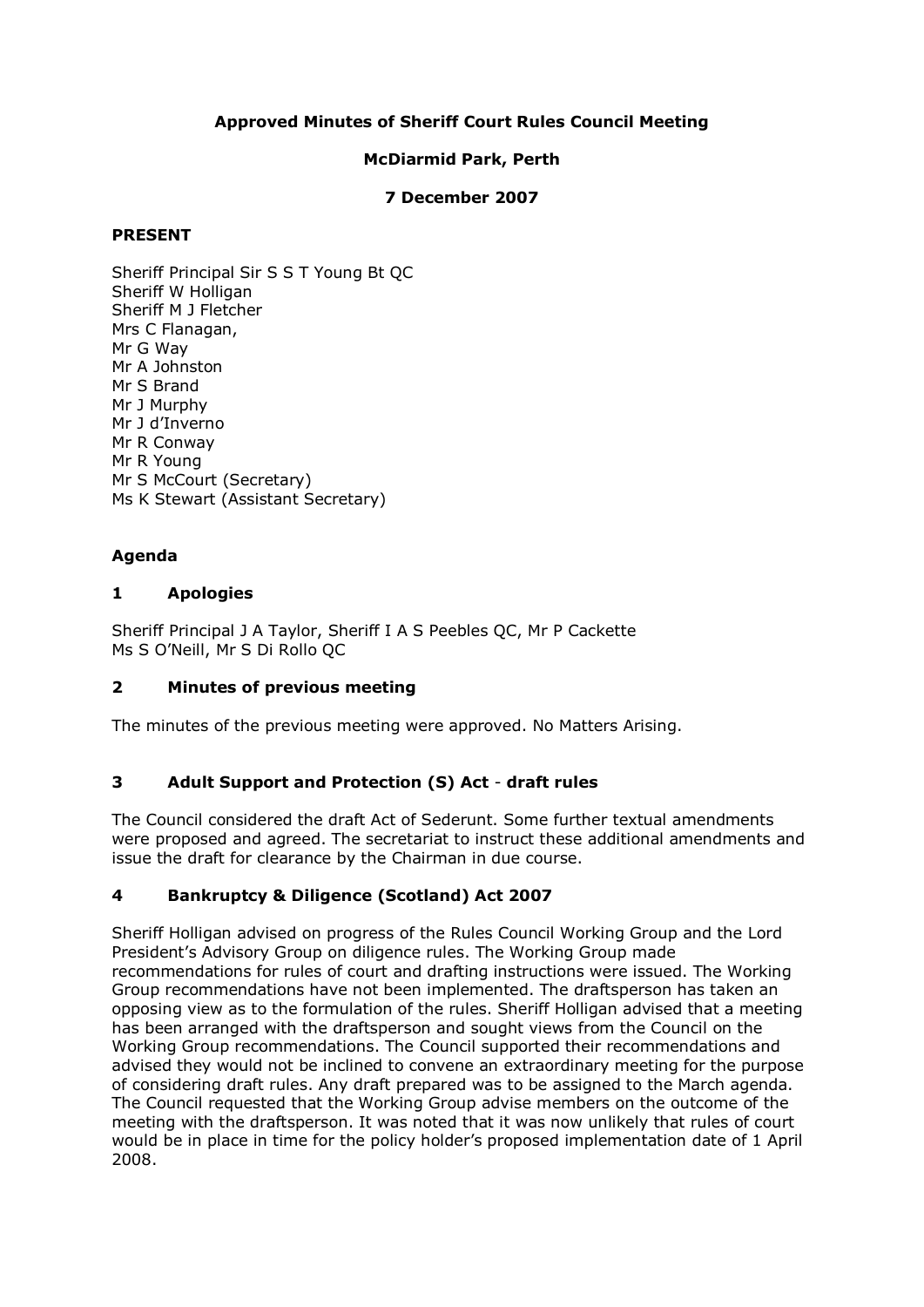# **5 Licensing (Scotland) Act 2005 – draft rules**

The Council considered the draft Act of Sederunt produced along with the draftsperson's note. The draft rules were agreed and members authorised clearance of the draft by the Chairman in due course.

# **6 Family Actions – late appearance by defenders – draft rules**

The Council considered the draft Act of Sederunt produced along with the draftsperson's note. The Council discussed the issue further and agreed that the draft rules should be placed in a new Part IIA in each of chapters 33 & 33A of Ordinary cause Rules 1993 and that there was no requirement for transitional provisions in respect that the rules when commenced should take effect for all cases. Some additional textual amendments were agreed. It was agreed that a revised draft be instructed by the secretariat and cleared by the Chairman in due course.

### **7 Electoral Administration Act 2006 – Anonymous Registration (appeals) – draft rules**

The Council considered the draft Act of Sederunt produced along with the draftsperson's note. The Council discussed at length the issues surrounding electronic registration of these appeals. The principle of allocating a serial number and the creation of a manual register was favoured. It was recognised that such cases may be rare but that any error when registering electronically was of significant risk and outweighed any operational inconvenience. Revised draft rules were to be instructed and cleared by the Chairman in due course. Scottish Court Service was to be advised of the Council's decision.

# **8 Serious Crime Act 2007 – detained cash investigations**

The Council considered the paper produced and agreed that a minor amendment was required to Rules 3.19.21 and 22 of the Summary Application Rules 1999 to give effect to provisions under sections 75 and 76 of the Act which commence in April 2008. The secretariat to instruct the amendment for inclusion in a miscellaneous Act of Sederunt in due course.

## **9 Immigration, Asylum & Nationality Act 2006**

The Council considered the paper produced and agreed that there was no requirement for new or amended rules of court in respect that the Border and Immigration Agency have procedures in place for notification of relevant parties in cases where there is a concurrent objection and appeal.

## **10 Reciprocal Enforcement of Maintenance USA Orders**

The Council considered the paper produced along with 4 Statutory Instruments. It was noted that the Orders commenced in October but that there had been no policy holder contact with the secretariat prior to implementation of the Orders.

Members remitted the matter to the agenda of the next Ordinary Cause Committee meeting. The Chairman thanked the secretariat for their paper and advised he would submit an additional paper to focus the issues for that meeting.

The Council requested a detailed policy paper providing advice as to the impact upon rules of court and any changes deemed necessary to give effect to Part I and II of the 1972 Act as amended by the 4 Orders. The secretariat to contact the relevant policy holder.